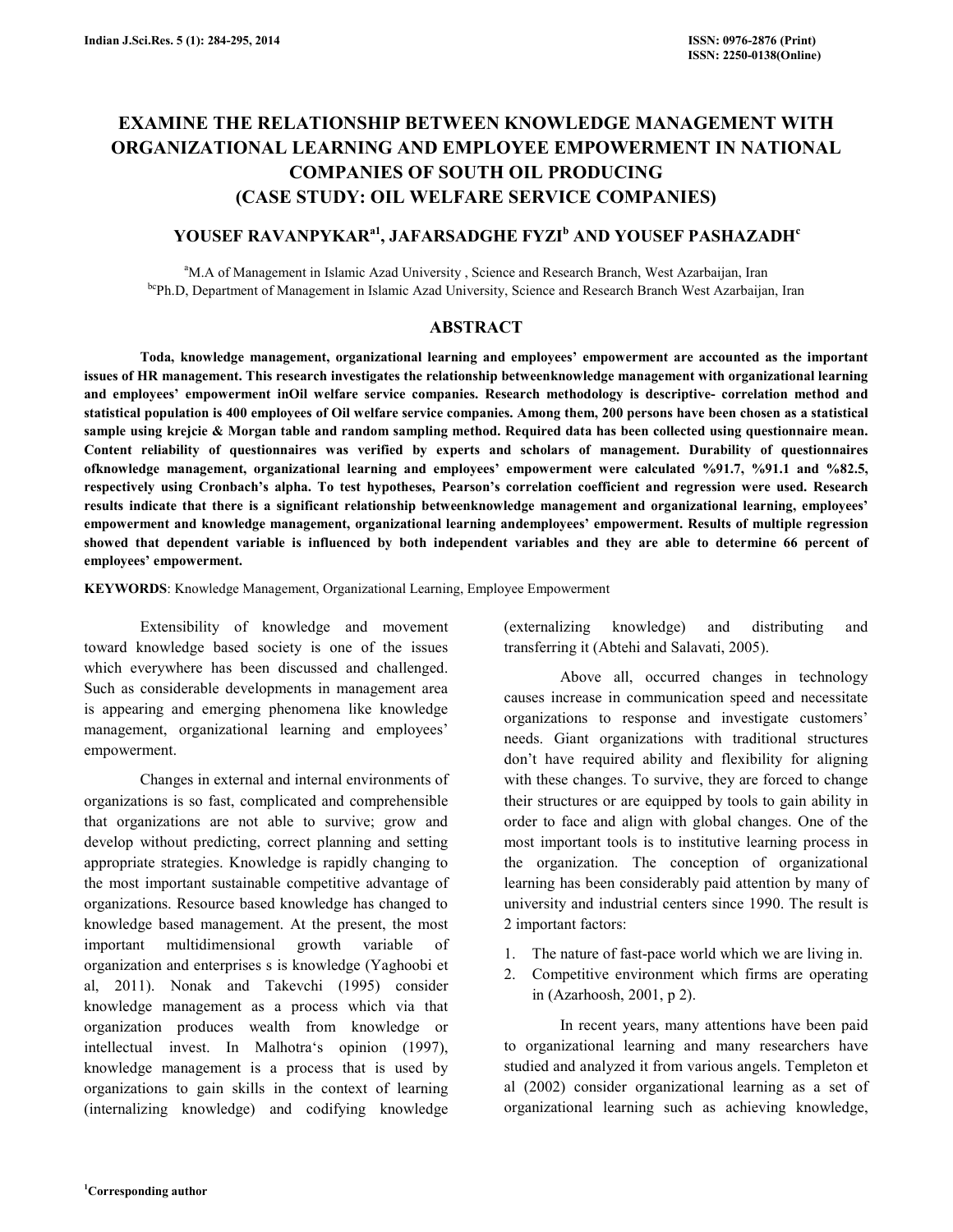distribution information and interoperation information and memory which intelligently and unintelligently impact on organization's positive developments. As creativity, innovation and flexibility in providing customers' needs is accounted as firm's challenges, today, learning isalso changed to one of organization's strategic challenges (Sharifzadehand Bodlaei, 2008).

 Zhang et al (2009) believe that organizational learning is a dynamic process that enables organization to rapidly adapt with changes. This process includes producing new knowledge, skills and behaviors (Khanalizade et al, 2010).

 On the other hand, changes in organizations' condition in the third millennium along with technologic and scientific changes and developments have led organizations to new attitudes toward HR as organization's capital. Whetten and Cameron (1998) believe empowerment is the process of empowering people. In this process, we help our employees to progress the sense of self-confidence and overcome the sense of inability and helplessness.

 Empowerment is a modern and effective technique in order to promote organization productivity by taking advantage of staffs' ability. Employees via their knowledge, experience and motivation have latent power. In fact, empowerment is to free this power (Khanalizade et al, 2010).Tomas & Velthoisehas considered it as the motivation to do main tasks. Some expressed it as the appropriate motivational reflect between employee and job (Conger & Kanvngo, 1998). Scott & Jaffe (1991) have defined delegation, Spreitzer (1996) has defined participation and Foy (1997) has defined empowerment as the distribution of decision making power to the people who don't have it.

 Human force has been as the biggest capital of country and the major factors of growth and improvement of different societies. With intelligent look at human force in different organizations, we can distinguish the relatively considerable quality of HR which is driven from knowledge, expertise, skill shortage and lack of required ability. National companies of oil producing areas in South are such organizations which have a great deal of experienced and knowledge employees working in. Most of these people leave organization due to retirement in upcoming years. Lack of these people is considered as deprivation of company from valuable knowledge, expertise, experience and skills which have

been accumulated during years and have been saved in these employees' minds.

 Taking control, sharing and use of these people knowledge beforeretirement would be one of the main problems and risks of governments (Noroozian, 2005). Kally et al (2007) believe that latent and implicit knowledge of people is not saved in the organization and it would be hold by people and staffs. With considering this issue that knowledge based employees might leave organization and extract mentioned key asset, their management method would find importance (Mir Bagheri et al, 2010). Scholars believe that from now on in knowledge based era, each individual must not consider his information and experience as a personal property ortake it as a capital of hiswork and profession (Elahi and Ahmadi, 1998). So that, documentation methods to techniques and learning of human are the certain strategies in transferring individual and social experience in accumulation ofemployees' personal knowledge to the maintenance knowledge era for the collective benefits (Mirsaidi, 1998).

 With considering this issue that documentation and transferring knowledge is accounted as one of the underlying factors in employee's empowerment, it is necessary to take advantage of people's experiences and knowledge (especially implicit knowledge) in an appropriate way in order to provide the context for employees' empowerment. Therefore, this research aims to investigate the relationship between knowledge management, organizational learning and employees' empowerment of employees of Oil welfare service companies. In this regard, following hypotheses were tested:

- 1- There is relationship between knowledge management and organizational learning.
- 2- There is relationship between knowledge management and employees' empowerment.
- 3- There is relationship between employees' empowerment and organizational learning.
- 4- There is relationship between knowledge management with organizational learning andemployees' empowerment.

## LITERATURE REVIEW

 Since, learning and knowledge are 2 major and linked elements in the context of organization's development, so in recent decades, many researches have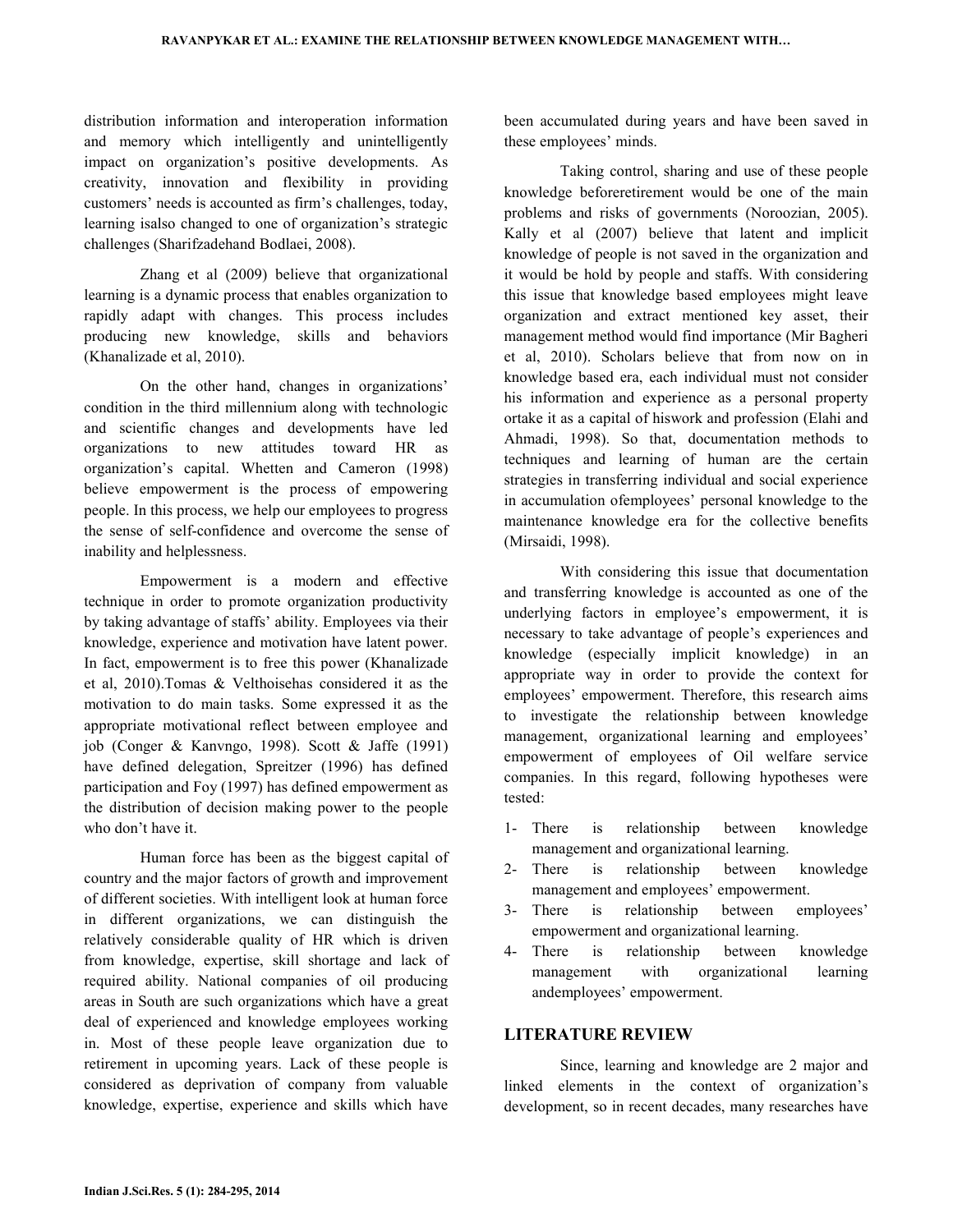been done in the field of knowledge management and organizational learning. Also, a great deal of experimental studies about effective designing of learning and knowledge systems in different environments have been conducted (GhorbaniZade, 2008).

 Kary (2008) in the research about knowledge management in organizations showed that to implementknowledge management, organizational culture is considered as one of the very strong prerequisites which have the intimate relation with knowledge management (Karroubi and Matani, 2009). Martin (2000) in his study emphasizes on learning importance and need for creating processes which are supporting organizational learning and building organizational knowledge. In another research, Rinhart and Shert (1999) came to this conclusion that improvement in teachers' information causes professional growth; increase in more opportunities to make decision and ultimately their empowerment. In Iranian researches, we can also refer to Ghorbanzadeh and Khaleghinia (2009) entitled "The role of tacit knowledge transfer in employee empowerment". The results of this study showed that tacit knowledge transfer plays an underlying role in the employees' empowerment in the studied university and the more increase intacit knowledge transfer, the more increase in employees' empowerment. Memar Zade et al (2007) also came to this conclusion that knowledge management has the important role in individual, group and organizational empowerment. The results of research by Rajab Beigi et al (2009) showed that management support, providing information needs, participation in decision making; organizational culture and competitive job atmosphere along with friendship are the effective factors on empowerment ofKnowledge Workers of Petroleum IndustryInstitute. Shafi (2006) also showed thatthere is a significant relationship between employees' empowerment and organizational learning inNational Company of Distributing Petroleum Products.

# KNOWLEDGE MANAGEMENT

 While studying knowledge management, knowledge definition is accounted as necessities. Without exact definition, managers don't understand which item they are managing or principally have such knowledge for management or not (Rading, 2009,p15). Blaker (1995) believes that knowledge is the conception with some layers, complicated, static and abstract which is laid in human mind. To perceive conception of knowledge management; applying and using different analysis and interoperations is so important (Carlucci, 2004). Rastogi (2000) defines knowledge management as systematic process and the combination of coordination between organizational practices such as gaining, building, saving, sharing, publishing, development and applying knowledge by people and groups in regard with main goals of organization. Knowledge management is the process that is applied by organization combined by organizational learning and producing and distributing knowledge in order to build their organizational and collective knowledge and use it. In another hand, knowledge management is an effective learning processes along with create; organize; apply and interact knowledge (Including both implicit and explicit which are achieved by using a technological and cultural environment) (Jashpara, 2004). Despite of small differences among definitions, researchers believe that knowledge management is an important issue for business in all over the world (Martin, 2000;Nonaka& Takeuchi, 1995).

 The main processes of knowledge management have 6 factors which are expressed as following:

#### Build knowledge

 Knowledge is driven from employees' skill and experience. Knowledge is created by people with determining new methods of doing activities and science development. Sometimes, if it is not in the organization, external knowledge enters the organization.

#### Acquisition of knowledge

 Organizations provide most part of their knowledge from external resources. Relationship with customers, provides, competitors and partners has a great deal of potential to create knowledge. Organizations in the parts which they are not able to develop, it is provided by experts and other organizations.

#### Knowledge development

 It is one of the underlying and important elements of knowledge management which concentrates on development of new skills, new productions, better ideas and more efficient processes. Knowledge development includes all of management attempts which organization via them intelligently attempts to achieve capabilities which organization doesn't have them or creates capabilities which still are not in or out of organization (Probest et al, page 45).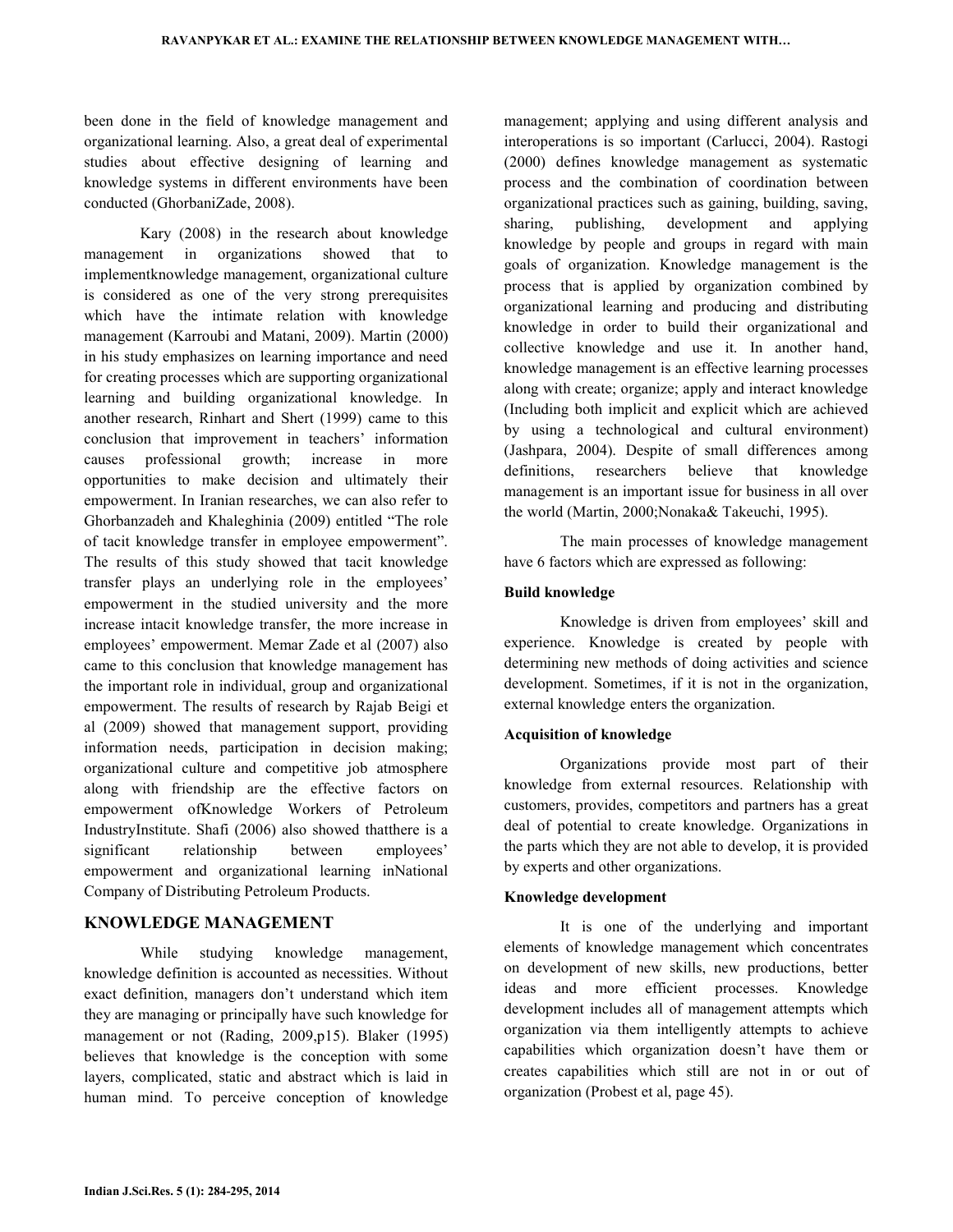#### Sharing and distributing knowledge

 Sharing and transferring knowledge is one of the very important elements to help organizations in order to distinguish their internal and external knowledge (Masa and Testa, 2009). Knowledge transfer includes a set of practices which are done in order to transfer knowledge among members (Alvani et al, 2007).

#### Knowledge maintaining

 The especial knowledge (data and information) owned by organization have to be saved in the place which can be managed and protected and would be available for others (Rading, 2009, p 29).

 Applying knowledge: applying knowledge includes activities which show that organization has applied his knowledge such as applying new ideas of employees in organizational processes or paying attention to the sale of organizational knowledge (Alvani et al, 2007).

## ORGANIZATIONAL LEARNING

 As human creature has talent and capability to learn and can learn through performing effective practices and discovering and modifying their errors. Also, he is able to produce modern conceptions and attitudes. Organizations also have these capabilities. Of course, organizational learning occurred when organization's employees use their learning power to solve common organizational problems (GhorbaniZade, 2008, p 11). In the environment that its main symptoms are to increasingly develop of knowledge and technology, business arena has lost its traditional form and it appears in the modern forms. This condition has changed business environment to the competitive and challenging environment and has asked for new paradigms. In the new paradigms of business, the biggest competitive advantage is learning ability. Therefore, organizations are more successful which learn better, faster and sooner than competitors (Behnami, 2005).

 Organizational learning provides the context forstate organizations to get rid of traditional hierarchy and bureaucratic structure which is accounted a desirable form of public services in 10 recent years and become an organization that learn from its mistakes and successes. Learning organizations are emerged when knowledge and experience are continuously shared, valued and encouraged. Thus, these organizations are the result of organizational culture in whichhierarchy and bureaucratic structures have changed to the flat, participatory and team based organizations including able people (Maknab, 2010, p 53).

 Organizational learning is formed using shared attitude, knowledge and mental models based on the past knowledge and experience.Organizational learning is all of methods, mechanism and processes which are applied in order to achieve learning within the organization. Thus, organizational learning can be known as the organization's ability as a whole in discovering and modifying errors and also changing organization's values and knowledge so as the new skills of problem solving and new capacity for job are created (Stata, 1989).

 Nief (2001) has expressed dimensions of organizational learning as following:

## Shared vision

 The importance of shared vision to become a learning organization: first, shared vision provides concentration and energy for learning. Second, vision leads people to the action and it indicates their wishes and dreams and also it gives them meaning. Third, pulling toward higher desirable goal will oppose forces governing current condition. Shared vision creates the final goal and encourages innovation and risk-taking. Forth, shared definitions and values have proportion in determining the knowledge type which is saved and transferred by organization (Markorad, 2002, quoted by Khanalizade et al, 2010).

## Organizational learning culture

 When members of each society, organization or group make attempts to adapt with external environment and solve internal integration problems, they spontaneously take an action to learn. Due to this issue that in term oftheorizing, learning and problem solving not only are not different, but also we have to say that different viewpoints have the similar underlying process (Senge, 2009).

#### Group learning and job

 Group learning emphasizes on the importance of the alignment of organization's forces and employees in order to prevent from wasting energy. Group learning is the process that develops group activities and somehow aligns them that the result is what everyone really wants to have (Senge, 2009, p 298).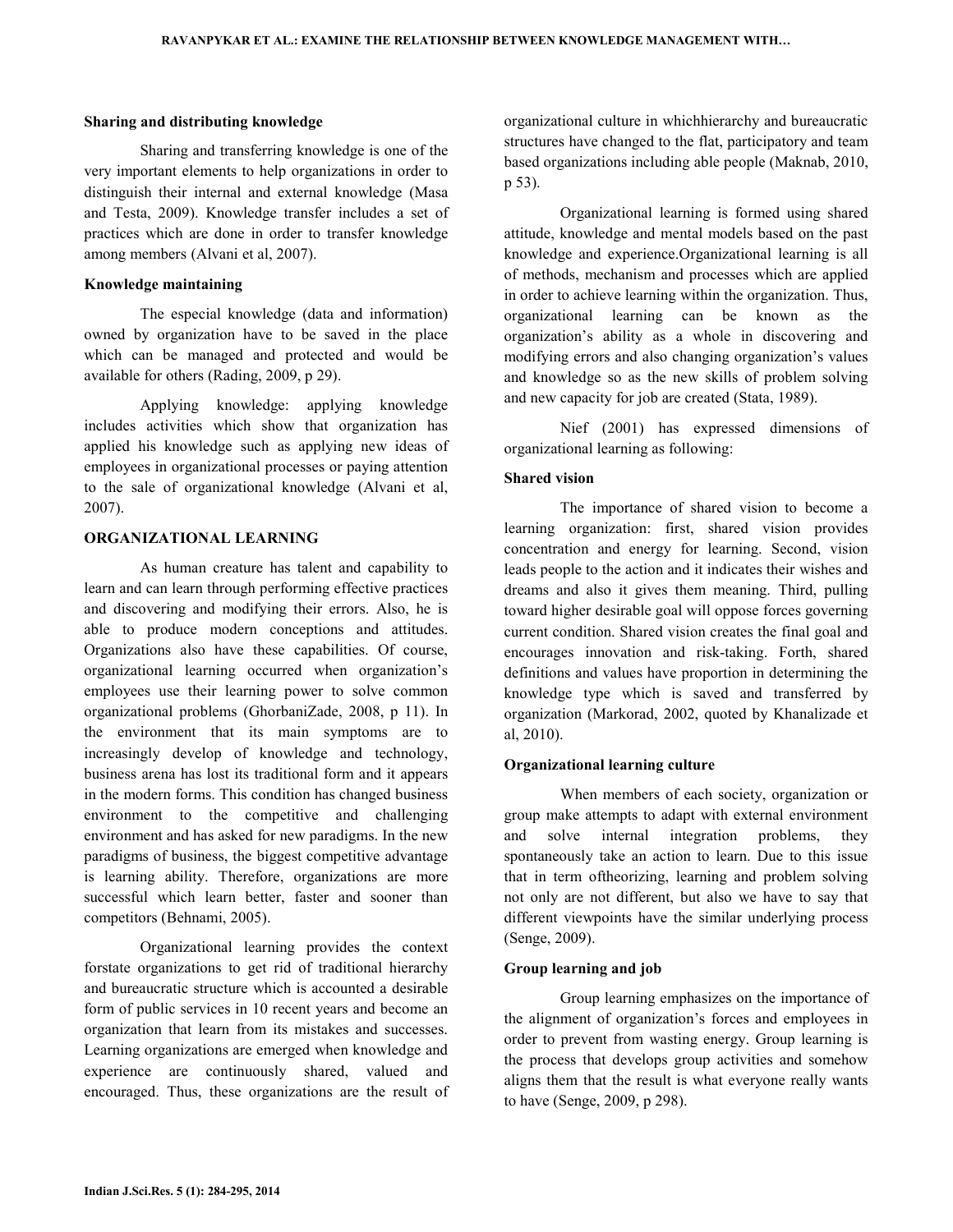#### Sharing, transferring and distributing knowledge

 Identifying and distributing knowledge in the organization provide the circumstance for organizational learning of organization's employees. They can easily use others people's idea, experiences and knowledge (Faideston et al, 2003). Knowledge and skill acquainting is beneficial when is directly used by employee in his job and if it was transferred to other parts of the organization , it would be more useful (GhorbaniZade, 2008. P 89).

## Participatory leadership

 Employees in the competitive environment are encouraged to take risk and face uncertainty and use innovation and creativity in activities. These practices necessitate having participatory leadership in nonhierarchical structure. In such structure, managers are the coordinator leaders not controller (the same reference, p 89).

## Development of employees' competency

 Competency in HR literature is a set of knowledge, skill and measurable and transparent behaviors which contribute to the success of one job or post. To appropriately manage HR, employees' knowledge, information, skills and capabilities have to be promoted and create competency in them (Khanalizade et

al, 2010).

## EMPOWERMENT

 Another issue discussed in this paper is employees' empowerment. If in organization, we don't take advantage of creative, knowledge based, opportunist and problem explainer people, we lose many chances and opportunities. To reach globalization or even stay in this level, fostering and substitution of new forces is necessary in order to continue the growth and improvement path (Talebian and Vafai, 2009).

 Opposing environmental changes and complexes; increasing growth of knowledge and need for able employees have been regarded more than past. So, building required contexts for empowerment and using desirable organizational knowledge and learning can aid organizations to reach these goals.

 Many researchers have considered employees' empowerment as one of the vital factors for success of implementation knowledge management (Anahotu, 1998; Bat, 2002; Choi, 2000; Martinez, 1998; Senge,

1991).Verespej (1999) believes that without real employees' empowerment, the real advantages of knowledge management can't be achieved. If employees feel empowered, they need knowledge in order to make them able to perceive and cause organization's performance improvement (Bowen & Lawler, 1992).

 Lawler (1992) expresses that without required knowledge and skill, effective doing of actions for employees is almost impossible. When people are able, they accept more responsibility to solve organizational problems via new skills which ultimately leads to more competencies (Anahotu, 1998).

 In foex viewpoints (1998), employees' empowerment is a process which a empowerment culture is developed via it. In this culture,ideals, goals, decisions boundaries and their attempts' and influence's results will be shared in the entire organization(Aghayar,2003).

 Based on viewpoints of Tomas &Velthoise (1990) and Conger &Kanvngo (1988), empowerment has been defined as a factor to increase internal incentive for performing tasks including four domains: cognitive; meaningfulness, impact, feelings of competence and choice. Mishra's study (1990) has added trust to these dimensions which is defined as following:

## Meaningfulness

 It is an individual internal interest in the job or the valuable task which has to be valued, ideal and relevant with individual standards (Tomas &Velthoise, 1990). Activities with meaningfulness additives create a kind of purposefulness sense, passion or having mission for people. Rather than wasting people kin and force, provides them a resource of enthusiasm and force (Whetten& Cameron, 2002, P 28).

## Impact

 Impact or as Whetten& Cameron mentioned, acceptance of personal consequences, it is the place wherean individual can have impact on the strategic, administrative and operational results of jobs. Able people have the personal control over results. They believe that they can make change with having effect on the environment where they are working in or the results which they are producing. Impact sense means personal beliefs in a certain time about abilities to change in a desirable direction (same reference, p29).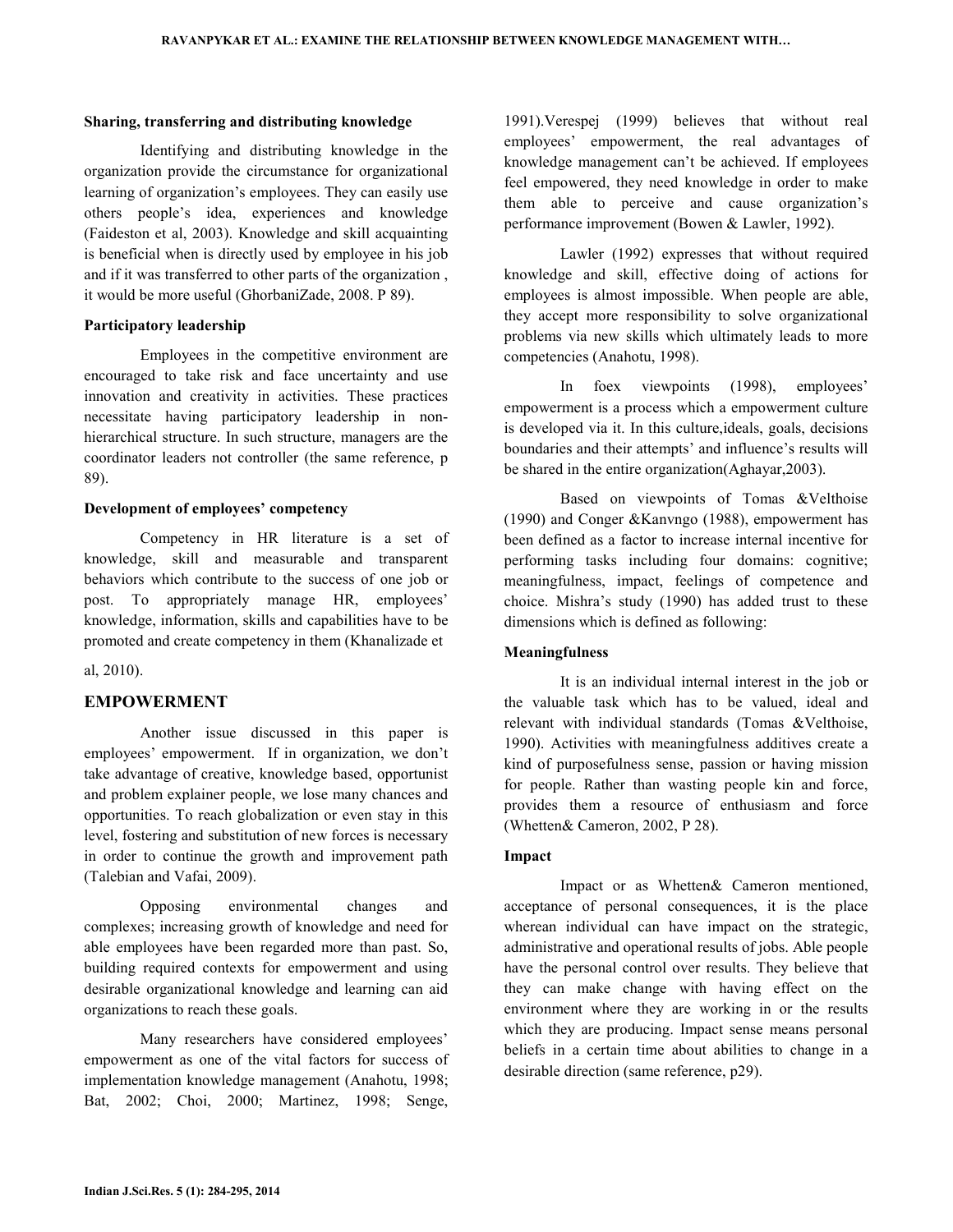#### Competency sense (sense of self-effectiveness)

 It is called individual beliefs in someone ability to do tasks with skill. People having competency sense feel that they can do their task with high skill (Singler& Pearson, 2000). In Bendora's belief (1989),selfeffectiveness is the most important element of empowerment which 3 following conditions have been proposed for that:

- Believe that you can do the job.
- Believe that you have the capacity to make required attempt.
- Believe that there is no external force to avoid them doing their job.

## Choice (self-determination)

 When people voluntary and deliberately do their tasks rather than forcefully involving in a job or giving the task up, they feel self-determination and see himself as self-beginner (Whetten& Cameron, 2002, P 26). In another words, able people have the sense of responsibility and ownership about their activities (Littell, 2007).

#### Analytical model

## Sense of trust

 Able people, who have the feeling called "trust", are sure which they are behaved fairly and similar. These people are sure that even as subordinate, the ultimate results of their practices would be justice and friendship. Usually, the meaning of this feeling is that they are sure the power owners don't harm them orthey will be treated fairly (Wall et al, 2002).

 Employees training, their development and professional growth is the underlying basis of empowerment plan. In new organizations which are known as learning organizations, managers show the considerable interest to empowerment and management practices based on empowerment. This interest is due to this issue that empowerment plays a considerable role in promoting learning culture.

 According to aforementioned contents and viewpoints of theorists and scholars, analytical model was drawn as following:

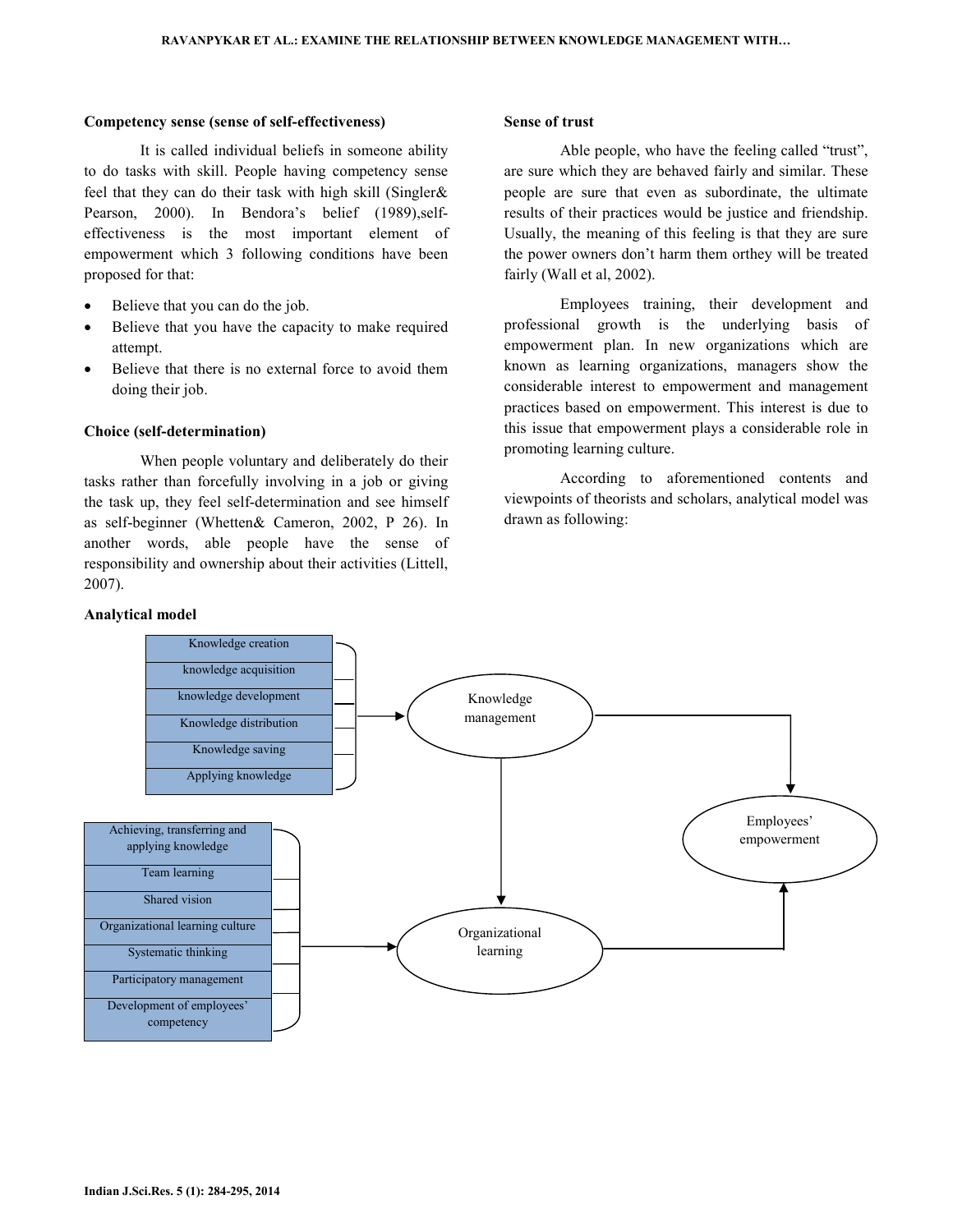#### Research methodology:

 In current study, correlation-descriptive method has been used. Statistical population is all employees of Oil welfare service companies. After determining sample size using krejcie & Morgan table (1997), 200 persons were investigated. To collect data, library studies and questionnaires were used. To measure knowledge management, Moghimis' questionnaire (2011) including indicators like knowledge acquisition, knowledge creation, knowledge storage, knowledge distribution and utilization and development of knowledge was used which has been verified by experts and scholars. . To measure organizational learning variable, Nief questionnaire (2001) was used and to measure empowerment variable, standard questionnaire by Spreitzer was used. This questionnaire has been developed by empowerment pattern of Tomas &Velthoise. Then, based on Mishra studies (1992), trust dimension is added to empowerment dimension and has been expressed as following:

- 1- Feelings of competence (self-effectiveness)
- 2- A sense of independence (having choices)
- 3- Impact
- 4- Meaningfulness (being important)
- 5- Sense of trust to others

 Content reliability of questionnaires was verified by management experts and scholars and durability of questionnaire was evaluated using Cronbach's alpha. To analyze data,Pearson correlation coefficient and multiple regression coefficients were applied. In this regard, SPSS software was used.

## RESERCH FINDINGS

## Kolmogorov - Smirnov test

 This test is an adaptation of distribution for quantitative data. In this study, this test has been applied to calculate three variables oforganizational learning, knowledge management and employee empowerment. Obtained results show that afore mentioned sample has Normal distribution. Therefore, parametric tests can be used.

| Significance level | <b>Statistics</b> | Standard deviation | Mean    | Frequency | Measured variable       |
|--------------------|-------------------|--------------------|---------|-----------|-------------------------|
| 0/715              | 0/698             | 16/25184           | 67/7800 | 200       | Knowledge management    |
| 0/725              | 0/692             | 16/00171           | 67/4250 | 200       | Organizational learning |
| 0/175              | 1/104             | 1/40320            | 70/3350 | 200       | Employees' empowerment  |

## Table 1: Results of Kolmogorov - Smirnov test

## Hypothesis test

To study the relationship between research variables according to their scales, we take an action to calculate coefficient correlation between them and investigate their significance levels.

 First hypothesis: There is a significant and positive relationship between knowledge management and organizational learning.

| Table 2: The results of Pearson's correlation coefficient between organizational learning and knowledge management |  |  |
|--------------------------------------------------------------------------------------------------------------------|--|--|
|                                                                                                                    |  |  |

| Coefficient of | Significance level | Correlation | Dependent variable      | Independent variable |
|----------------|--------------------|-------------|-------------------------|----------------------|
| determination  |                    | coefficient |                         |                      |
| 0/75           | 0/000              | 0/866       | Organizational learning | Knowledge management |

# Table 3: The results of Pearson's correlation coefficient betweencomponents of organizational learning and knowledge management

| Organizational learning |                         | Components of knowledge management |
|-------------------------|-------------------------|------------------------------------|
| Significance level      | Correlation coefficient |                                    |
| 0/000                   | 0/654                   | Creating knowledge                 |
| 0/000                   | 0/575                   | Achieving knowledge                |
| 0/000                   | (655)                   | Development of knowledge           |
| 0/000                   | 0/649                   | Distributing and sharing knowledge |
| 0/000                   | 0/497                   | Saving knowledge                   |
| 0/000                   | 0/488                   | Applying knowledge                 |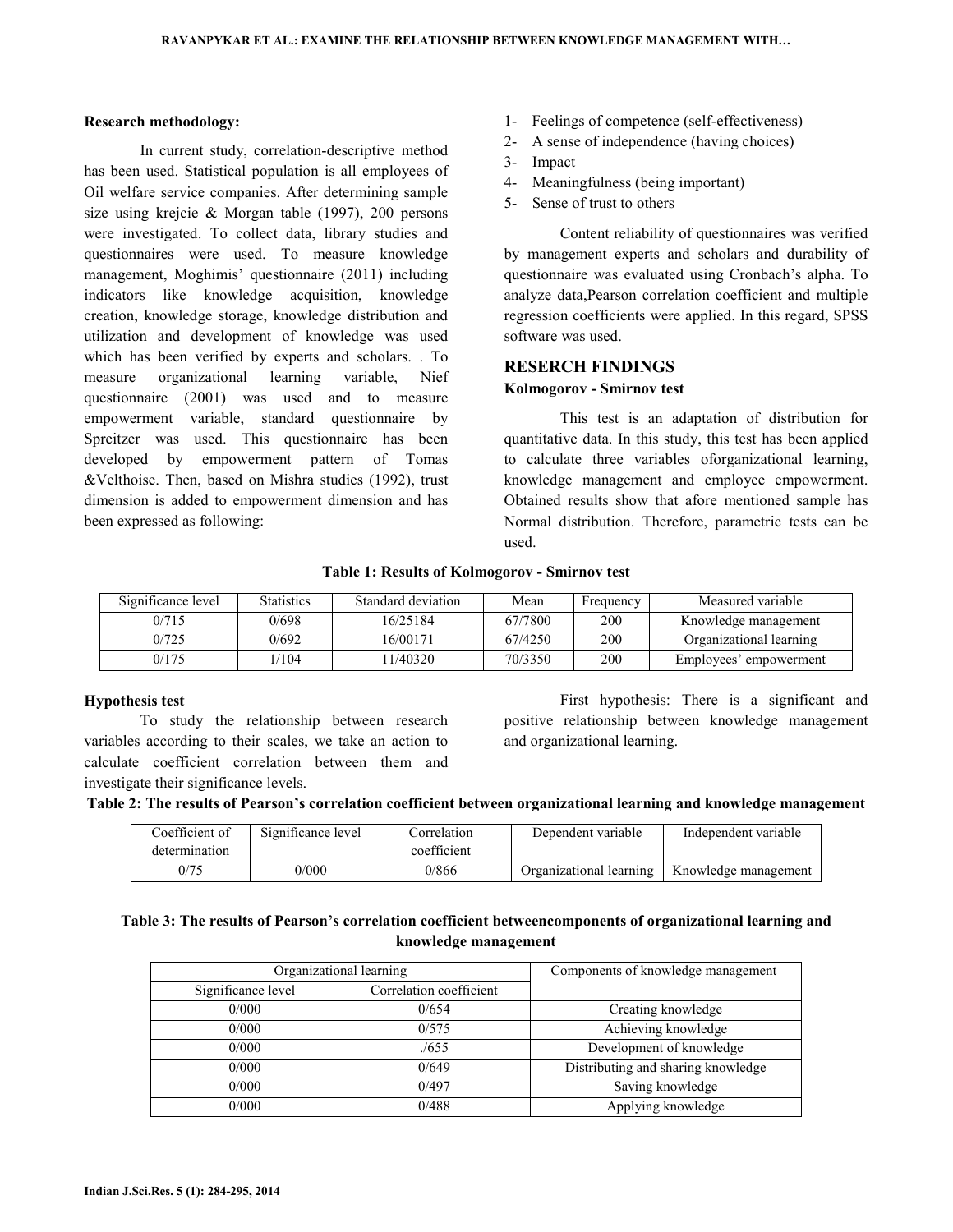According to the results of table 2, there is a significant and positive correlation between knowledge management and organizational learning. The significance level 0.000 shows this relationship is significant. Due to the results of table3, this relationship is also verified in relation between components ofknowledge management and organizational learning. It means that there is a significant and positive relationship between each of components of knowledge management and organizational learning.

 Second hypothesis: There is a significant and positiverelationship between knowledge management and employees' empowerment.

## Table 4: The results of Pearson's correlation coefficient betweenempowerment and knowledge management

| Coefficient of<br>determination | Significance level | Correlation<br>coefficient | Dependent variable     | Independent variable |
|---------------------------------|--------------------|----------------------------|------------------------|----------------------|
| 0/59                            | 0/000              | 0/77                       | Employees' empowerment | Knowledge management |

# Table 5: The results of Pearson's correlation coefficient betweencomponents of empowerment and knowledge management

| Employees' empowerment |                         | Components of knowledge            |
|------------------------|-------------------------|------------------------------------|
| Significance level     | Correlation coefficient | management                         |
| 0/000                  | 0/363                   | Creating knowledge                 |
| 0/000                  | 0/382                   | Achieving knowledge                |
| 0/000                  | ./482                   | Development of knowledge           |
| 0/000                  | 0/499                   | Distributing and sharing knowledge |
| 0/000                  | 0/549                   | Saving knowledge                   |
| 0/000                  | 0/764                   | Applying knowledge                 |

 According to the results of table 4,there is a significant and positive correlation between knowledge management and empowerment. The significance level 0.000 shows this relationship is significant. Due to the results of table5, this relationship is also verified in relation between components ofknowledge management and empowerment. It means that there is a significant and positive relationship between each of components of knowledge management and empowerment.

 Third hypothesis: There is a significant and positive relationship between employees' empowerment and organizational learning.

| Table 6: The results of Pearson's correlation coefficient betweenempowerment and organizational learning |  |
|----------------------------------------------------------------------------------------------------------|--|
|                                                                                                          |  |

| Coefficient of<br>determination | Significance level | Correlation<br>coefficient | Dependent variable     | Independent variable    |
|---------------------------------|--------------------|----------------------------|------------------------|-------------------------|
| 0/64                            | 0/000              | 0/803                      | Employees' empowerment | Organizational learning |

# Table 7: The results of Pearson's correlation coefficient betweencomponents of empowerment and organizational learning

| Employees' empowerment |                         | Components of Organizational learning          |
|------------------------|-------------------------|------------------------------------------------|
| Significance level     | Correlation coefficient |                                                |
| 0/000                  | 0/529                   | Achieving, transferring and applying knowledge |
| 0/000                  | 0/431                   | Team work and job                              |
| 0/000                  | 0/575                   | Common vision                                  |
| 0/000                  | 0/589                   | Organizational learning culture                |
| 0/001                  | 0/233                   | Systematic thinking                            |
| 0/001                  | 0/216                   | Participatory management                       |
| 0/004                  | 0/204                   | Development of employees' competency           |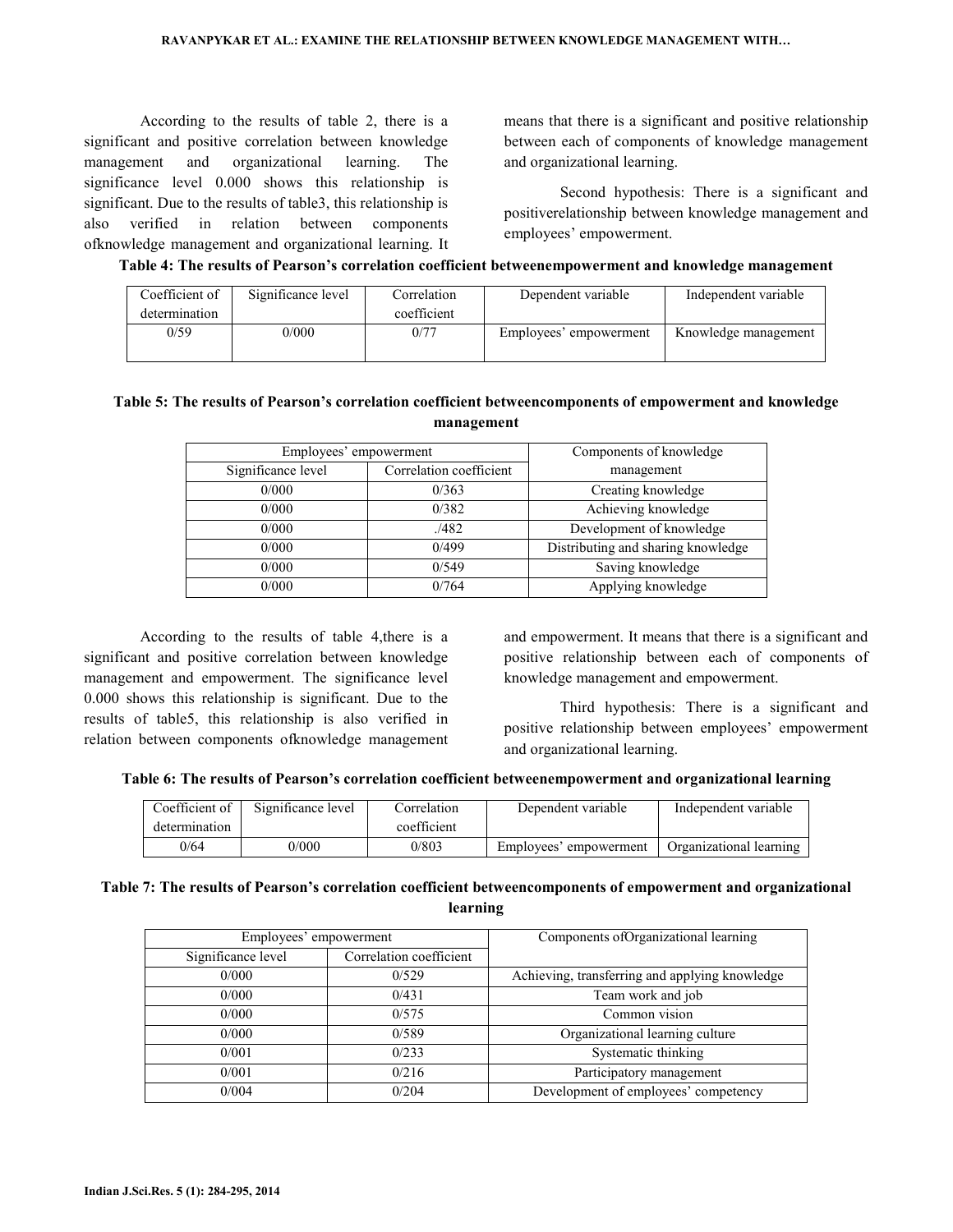According to the results of table 6,there is a significant and positive correlation between organizational learning and empowerment. The significance level 0.000 shows this relationship is significant. Due to the results of table7, this relationship is also verified in relation between components oforganizational learning and empowerment. It means that there is a significant and positive relationship between each of components of organizational learning and empowerment.

 Forth hypotheses: There is asignificant and positive relationship between knowledge management with organizational learning and employees' empowerment inOil welfare service companies.

| Method | Eliminated variable | Inserted variable                            | Mode <sub>1</sub> |
|--------|---------------------|----------------------------------------------|-------------------|
| ∴nter  |                     | Knowledge management-organizational learning |                   |

# Table 8: Inserted variables in regression model

|  |  |  | Table 9: Model summary |
|--|--|--|------------------------|
|--|--|--|------------------------|

| Adjusted squared R | Squared R |            | Model |
|--------------------|-----------|------------|-------|
| –664 (ر            | 0/667     | $0/81^{-}$ |       |

 Above table shows that variables of knowledge management and organizational learning in total have explainedabout 66 percent of changes in dependent variable (empowerment). Obtained regression coefficient is also shown in the following table.

|  |  |  | Table 10: Inserted variables in regression model |  |
|--|--|--|--------------------------------------------------|--|
|--|--|--|--------------------------------------------------|--|

| Significance |       | Beta  | Standard error | Regression     | Variable                |
|--------------|-------|-------|----------------|----------------|-------------------------|
| level        |       |       |                | coefficient(B) |                         |
| 0/000        | 3/631 | 0/299 | 0/066          | 0/239          | Knowledge management    |
| 0/000        | 6/618 | 0/544 | 0/067          | 0/440          | Organizational learning |
| 0/000        | 9/556 |       | 2/372          | 22/667         | Constant coefficient    |

 The results of table 10 about effect of knowledge management variableand organizational learning on employees' empowerment show thatthere is asignificant relationship between knowledge management with organizational learning and employees' empowerment.

# **CONCLUSIONS**

 This research aims to investigate the effect of knowledge management on organizational learning and employees' empowerment of employees of Oil welfare service companies. To reach this purpose, due to theoretical principles and literature review, 4 hypotheses were tested that obtained results showed that research's hypotheses were verified.

 First hypothesis: According to SPSS output, correlation coefficient between 2 variables is .866 and significance number is 0.000 that due to this number which is less than error level  $(0.01)$ , the first hypothesis was verified. It means that with %99 confidence, there is a significant relationship between knowledge management and organizational learning. This conclusion is in line with the following researches:

 Marakas (1999) believes that knowledgecreation and subsequently organizational learning is the introduction of knowledge management. Knowledge creation in fact refers to the organization's abilities in creating new ideas and solutions. Creating new knowledge and finding substitution solutions is driven from individual learning which can be changed to the organizational learning via education(quoted by Mir-Esmaeili, E. 2007).

 In Moralezet all's viewpoint (2007), organizational learning is firm's capability to protect and improve performance based on the past experiences. He sees this capability as an ability to gain and exploit tacit and explicit knowledge, sharing and using it in the organization.

 Without knowledge transfer and acquisition, organizationallearning will not occur. When employees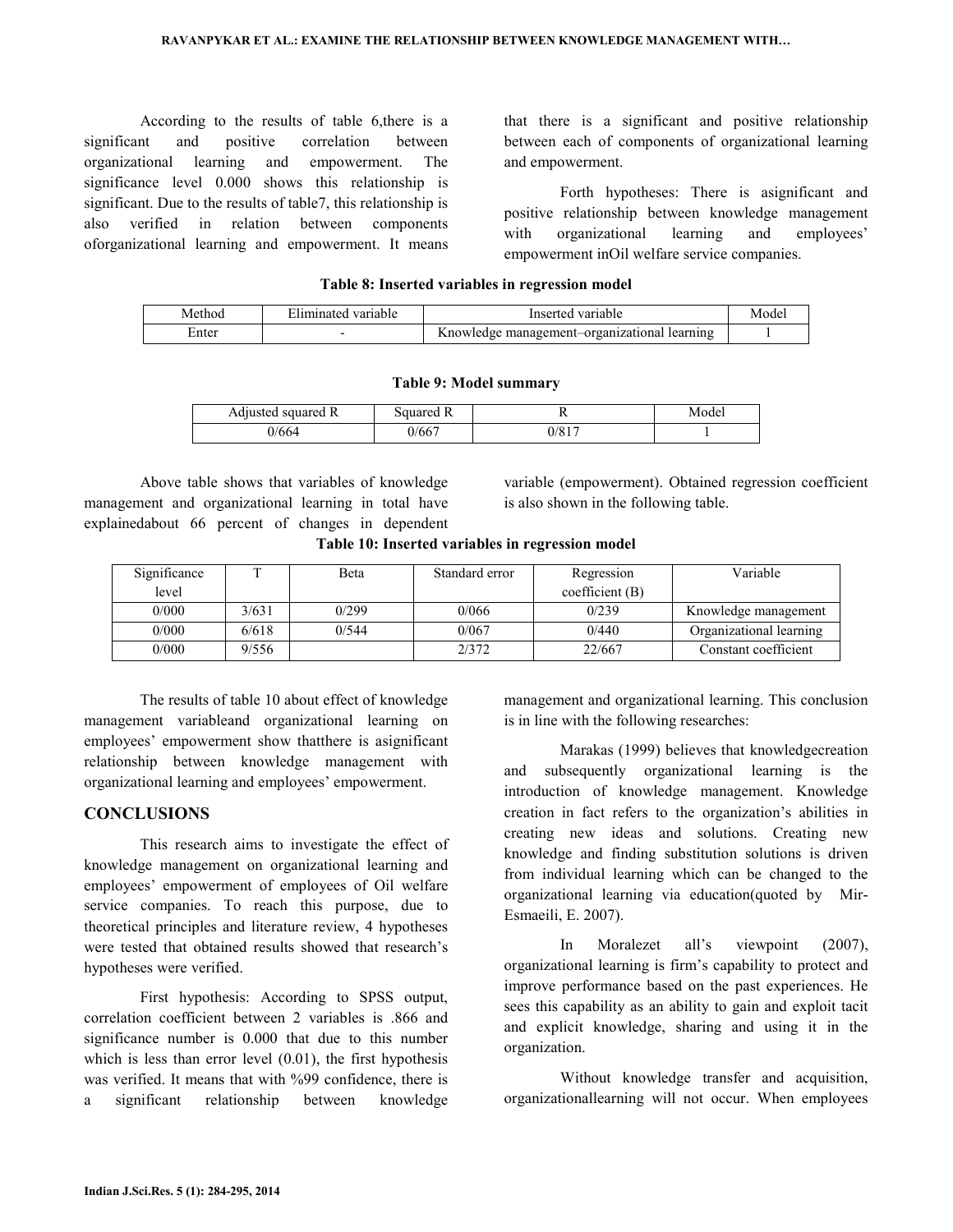are encouraged that moreover gain new knowledge, share their tacit knowledge with other staffs,organizational learning is occurred.

 Second hypothesis: Based on data analysis, correlation coefficient between these 2 variables is 0.77. Due to this issue that significance level is 0.000 which is less than error level (0.01), it can be concluded that there is a significant relationship between these 2 variables and this hypothesis with %99 confidence is verified. These findings are in line with GhorbaniZade and KhalghiNia (2009) and also a study by MemarZade et al (2007).

 It seems that the more information and knowledge employees have, the more feeling that they are able to do tasks without need for managers' help and control; involve in important decision making; feel empowered because of this issue that they are more effective person and subsequentlyaccept the responsibility of their decisions.

 Third hypothesis: Based on data analysis, correlation coefficient between these 2 variables is 0.803. Due to this issue that significance level is 0.000 which is less than error level (0.01), it can be concluded that there is a significant relationship between these 2 variables. These findings are in line with Rajab Beigi (2009) and results of the study by Shafi (2006).

 Achieving to empowering is not only individual and group attempt, but also it is macro factors like structure, policy, values, reward system and organizational learning that all have to encourage and reinforce individual and group behaviors. Attempt to create and rebuild these factors is possible through learning process (Khanalizade et al, 2010). Organizational learning can be known one of the most important factors causes employees' empowerment. When information and knowledge in the organization are distributed among all of employees in different levels, it causes promotion in employees' skill and knowledge and subsequently their empowerment. Also, it causes increase in organizational performance.

 Forth hypothesis: According to SPSS output, multiple regression coefficients is 0.817 and significance is 0.000. Due to this issue that this number is less than error level (0.01), the main hypothesis was verified. It means that there is asignificant relationship between knowledge management with organizational learning and employees' empowerment with %99 confidence.

Variables of knowledge management and organizational learning in total have explainedabout 66 percent of changes in dependent variable (empowerment). So far, there hasn't been any research to measure the relationship between these 2 variables like here.

# **REFERENCES**

- Abtahi, SH, and Salavati, A. , (2005). Knowledge Management, Journal of Management Development, No. 25, pp. 64-53
- Alvani, Seyed Mahdi, Nategh, T. and Farahi, M. (2007). The role of social capital in the development of organizational knowledge management, Journal of Management, Issue 5, Spring, pp. 70-35.
- Elahi, ShabanBahari Far, A. &salhy, A. (2000). Organization stracture design documentation, organizational experiences, Professor of Humanities, No. 42, Fall. Pages 52-23.
- A. Vatan, DavidCameron, Kim. Feed. (2002). Empowermentanddelegation(translated byBadroddinoraiYazdani).Tehran: Institute of ManagementEducation Research.
- BehnamiJoseph(2005). Organizational learning, managementmagazine, Issue 161.Pages25-19.
- Carlucci, D, Marr, B & Schiuma, G 2004, 'The knowledge value chain', international Journal ofTechnology Management, 27(617):575-589.
- Proust, Gilbert. Rob, StephenandRomhart, K, (2006).Knowledge management, translation, byAli Hosseinikhah, Tehran: PublicationYastoroun.
- Karroubi, Mehdi and Matani, M. (2009), empowerment of human resources through training Innovation challenge
- Khanlizadeh, R. Kordnaich, Asadollahh. Qani, A. Asgharomshki, A. (2010). The relationship between empowerment and organizational learning (Case Study of Educational Institution), a change management research, second year, No. 3, first half.Page 43-20.
- Rading, Ellen. (2009). Knowledge Management Success in a global economy based on information, translated by Mohammad Latifi (1998). Tehran: publisher Samt.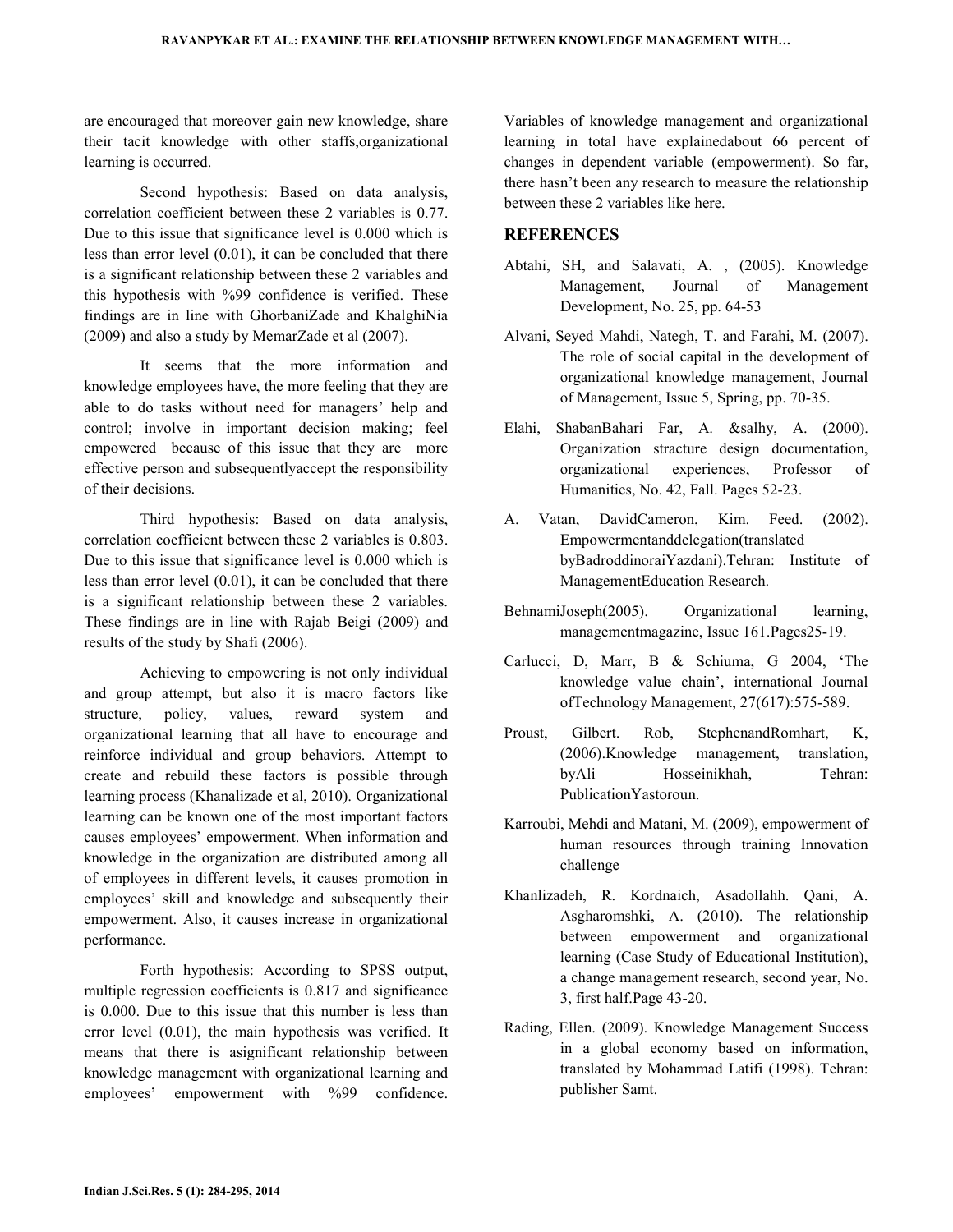- Senge, Peter (2009). The fifth commandment: the learning organization, translated by and by Hafez Kamal Hedayat and Mohammad Roshan (1990) Tehran: Industrial Management Organization.
- Sharifzadeh, and Bodlaei Fattah, H. (2008). knowledge management administrative, production and service, first edition, Tehran: Jahad.
- Shafi, A. . (2006). The relationship between empowerment and organizational learning in the national company distributing petroleum products. MSc Thesis, Tehran University.
- Talebian, AR and Vafaei, F. (2009). Comprehensive model for empowering human resources, management magazine, the twentieth year, No. 203. Pages 20-16
- Faideston Wall roy, Joseph and Mark Mac. (2003). Key issues in the new knowledge management, translation Ahmad Jafarnejad and KhadijahSafiri, Tehran: Institute KetabeMehrban publishing.
- Ghorbanzadeh, vajhollah , (2008), organizational learning and learning organization with a view on knowledge management, printing, Tehran; Publications Baztab.
- Ghorbanzadeh, V. ,Khaleghinia, Shirin (2009), The role of tacit knowledge transfer in employee empowerment, Journal of Research in Human Resource Management University of Imam Hasan (AS), the first year, No. 2. Pages 108-85.
- Mir-Esmaeili, E. (2007), Evaluation and comparison of knowledge management and organizational learning in smart schools and normal schools of Tehran, the Iranian new ideas in education, second year, No. 2, Spring. Page 169-149.
- Maknab, D. ,, (2011), Knowledge Management in the Public Sector: A Guide for innovation in government, translated by Noor Mohammad Yaghoubi M. Kazemi, and M. JamaliPaghale, Zahedan University Press in collaboration with HarandisSistan Baluchistan.
- Mirbagheri, S. A. ,Tahmasebi, Hamoon&Hashemi, A. (2010), effective strategies in maintenance of knowledge-based workers. Monthly prudence, No. 219, August.Page 29-22.
- Mirsaeedi, M. (1998), documenting the experiences, petrochemical inquiry, No. 42.
- Noroozian, M. , (2005), the application of knowledge management in the public sector, Tadbir magazine, Issue 156 Pages 29-24
- Yaghoubi M. ,Karimi, S. . Javadi, M. and Nikbakht, A. (2010). Determine the relationship among organizational learning and knowledge management staff in selected hospitals in Isfahan, Health Management, Year 13, No. 42. Pages 74-65.
- Anahotu, N. D. (1998). "Empowerment and production workes: a knowledge-based perspective". Empowerment in Organizations, 6(7), pp. 177- 186.
- Banadura, A, (1989), Self-Efficacy: The Exercise of control. Freeman Publishing New York.
- Bhatt, G. D. (2002). "Management strategies for individual knowledge and organinistional knowledge".Journal of knowledge management, 6(1), pp. 31-39.
- Bowen, D. E. ,& Lawler, E. E. (1992). "The empowerment of service workers: What, why, how and when". Sloan Management Review, Spring, pp. 31-39.
- Choi, Y. S. (2000). An empirical study of factors affecting successful implementation of knowledge management. Unpublished academic dissertation .university of Nebraska.
- Conger, Jay A, and Rabindra N. Kanungo (1988), "The Empowerment process: Integrating Theory and Practice", Academy of Management Review, 13(3),471-482.
- Jashpara, A (2004), "Knowledge Management" financial times limited
- Lawler, E. E. III. (1992). The ultimate advantage: creating the high involvement organization. San Francisco: Jossey Bass.
- Lynton R. P. &Pareek, U. (2000). Training for Organizational Transformations.Part 1. California: Sage publications INC.
- Littell, Romie F. (2007), Influences on Employee Preferences for Empowerment Practices by the